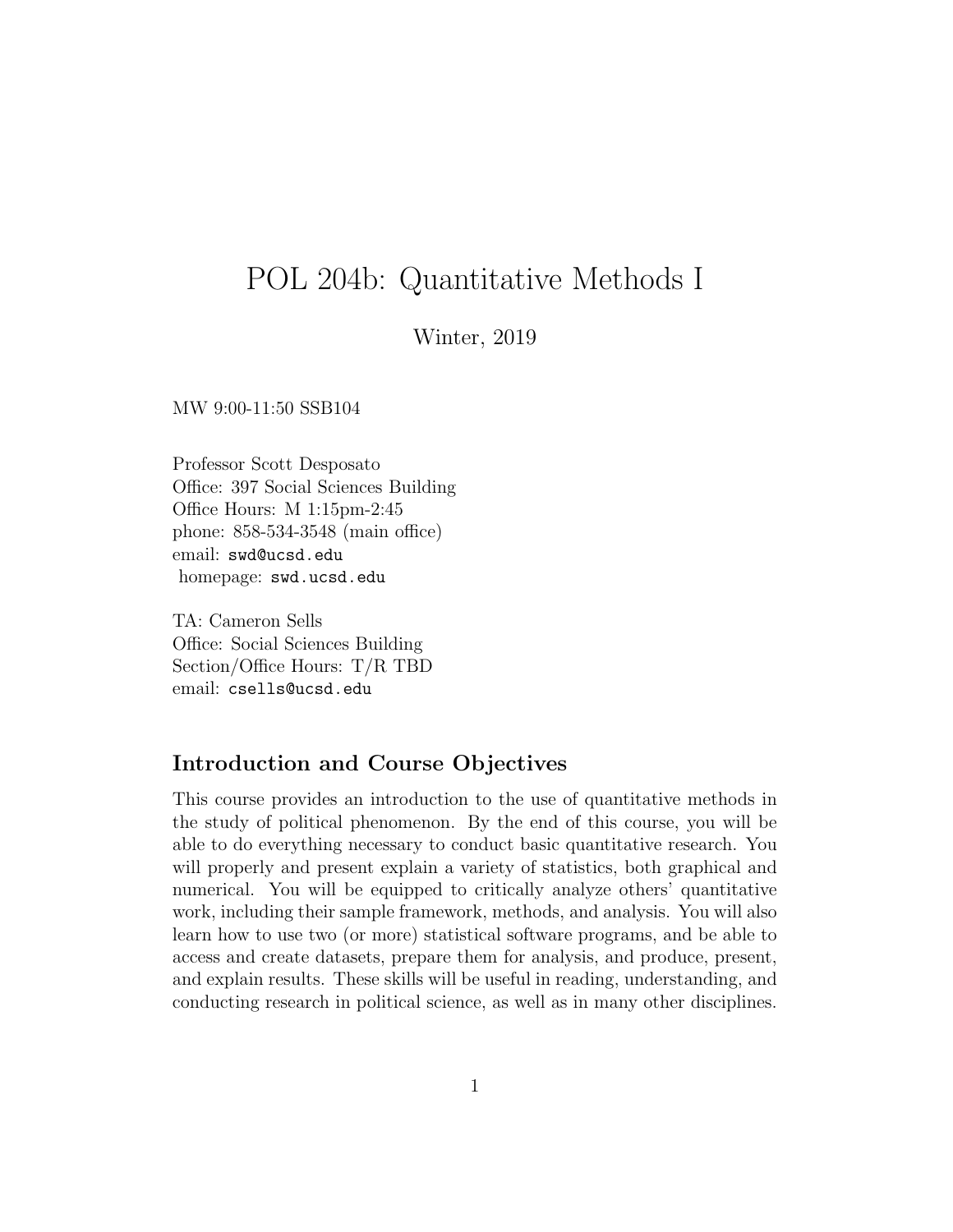### Reasons to take this course

You have to.

Nearly every first-year PhD student in political science in the United States will be taking a course like this one. Regardless of your field of study, quantitative methods can probably be applied to your research questions of interest. Most of you will use statistics to write course papers, conference papers, Masters' Theses, and Dissertations while at the University of California. Most of you will also use these methods in your professional career. The skills you will learn in this course are absolutely essential for your success in graduate school and academia. They will help you understand the logic of science, read and understand current research, and, ultimately, make it more likely that you will get a good academic job.

If you have absolutely no interest whatsoever in the use of statistics to answer political questions, you should still take this class. You will need the skills in this class (and its sequels) to communicate with and critique the work of other scholars. Also, should you choose to leave academia, solid quantitative skills are very marketable and may help you find employment.

If you are not yet convinced, wait and see. Many anti-quantitative students change their opinions after a few courses on statistics, when they see how powerful these skills can be for answering real and very important questions.

Finally, believe it or not: this stuff is fun.

# Preparation

One of the challenges in planning a course like this one is the diversity of the target audience. Some of you already have advanced quantitative training; others haven't seen algebra since high school. My goal is to help everyone in this course become a solid applied statistician.

That said, this course is targeted to an audience with no previous experience in statistics. You should have reasonable math skills, AND be willing to work hard. Calculus is NOT required, but more math is always better. The stronger your math skills, the easier it will be for you to grasp the concepts in this class.

That said, math skills won't guarantee success, and a lack of recent practice won't guarantee failure. Often the most technically skilled students have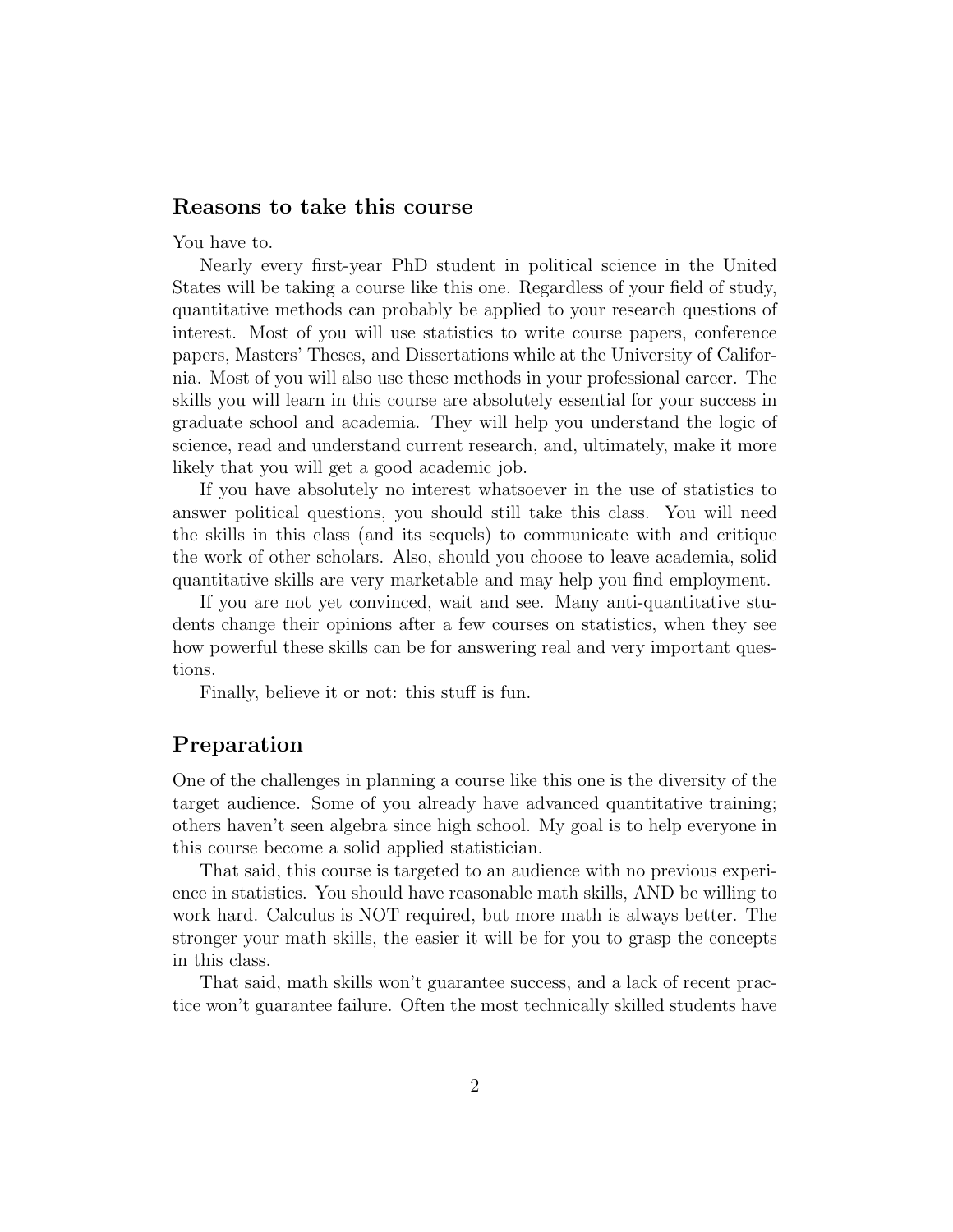difficulty keeping their theoretical feet on the ground, and the least technically skilled students prove the most able to link methods to real questions.

#### Study Methods

Work hard, work often, and work together.

This course will be challenging. The subject is hard, and we will move fast. The material covered in this course is inherently cumulative. If you do not keep up, you will quickly find yourself too far behind to catch up. Hence you should not expect to be able to blow off this class until the week before the final, unless you are trying to fail (in which case I will be happy to oblige you). I suggest that you review your class notes frequently and try to apply the methods we learn in class immediately, both "by hand" with pencil and paper, and using statistical software.

Working together on assignments will help. If nothing else, misery loves company. But students frequently learn a great deal from each other.

#### Meetings

The class meets for a lecture on Monday from 9:00 am to 11:50 am, and during an additional lab section on Wednesday from 9:00 am to 11:50am. Lecture will explore the intuition and theory behind core concepts. We will also have some student presentations, and we may have some computer lab time. Lab meetings will focus on statistical software, homework assignments, and addressing any other questions you have. Most labs will be run by your TA, Cameron Sells. From time to time, if we do not finish discussing a topic in lecture, we can continue the discussion in lab on Wednesday.

There are two Monday holidays this term: the Martin Luther King, Jr. Holiday on Monday, January 21 and the Presidents' Day Holiday on Monday, February 18. These two days account for 20% of the course material, so I will present corresponding lectures on Wednesday following the holidays.

#### Evaluation

• Assignments: 50\%

There will be weekly homework assignments that will include traditional "pencil and paper" assignments, as well as statistical computing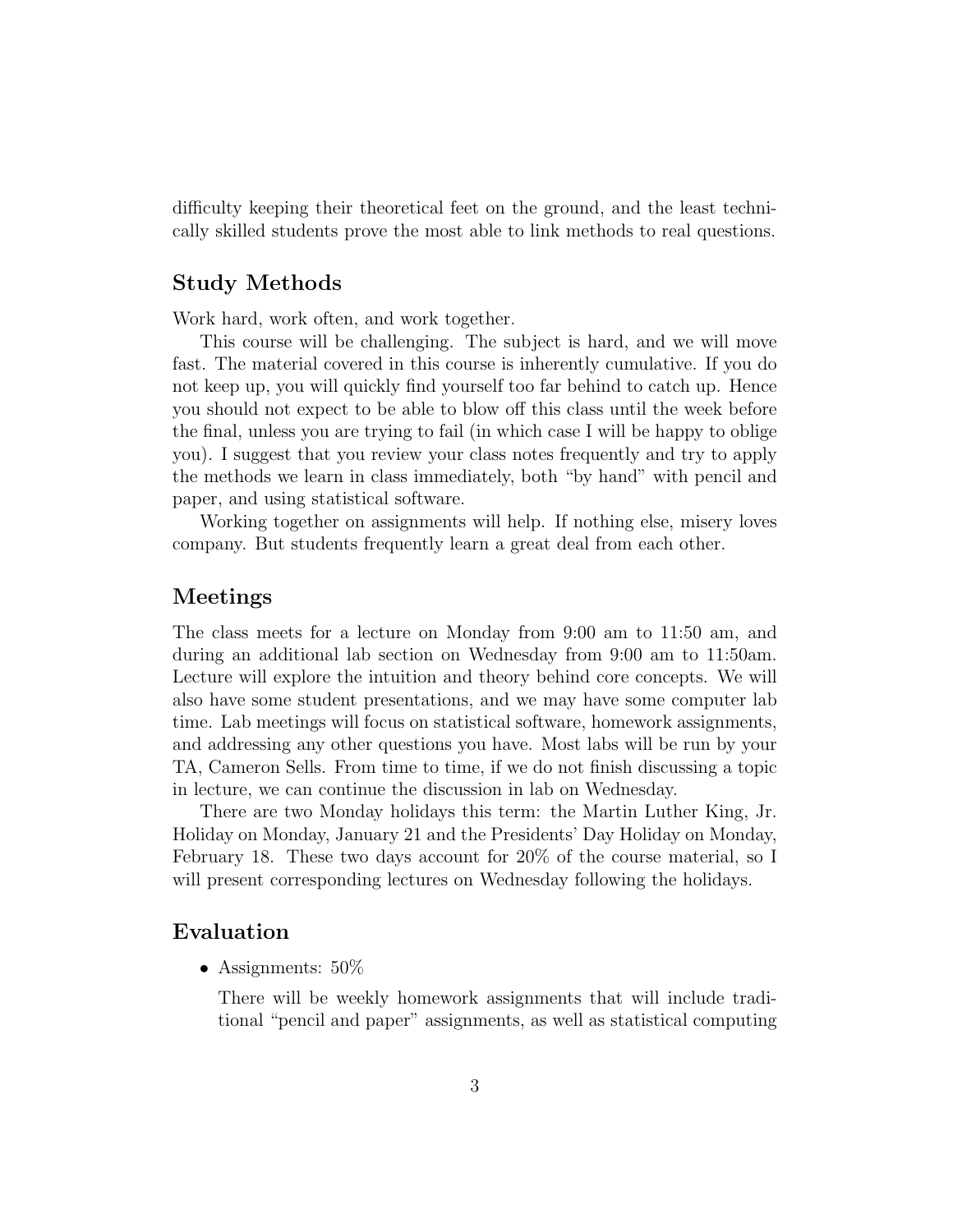exercises. If the assignments are short, these will be fully graded. For longer problem sets, we may grade only a sample of the problems. Half the points will be given for simply completing the assignment, the other half for completing it correctly. I encourage you to work together on all homework assignments, but your final product must be your own.

In the second half of the course, assignments will include your own data analysis projects and class presentations of your findings.

Homework assignments will be due at the beginning of each class. Electronic submissions will not be accepted, unless specifically requested in that format.

• Final Exam:  $50\%$ 

There will be a cumulative final exam as scheduled by the university. According the the schedule of classes, the exam will be Wednesday, March 20, 2019, from 8:00am to 10:59am.

Late assignments will not be accepted and will receive 0 points.

# Policy on Academic Integrity

Students are expected to maintain the highest standards of academic integrity. Cheating, plagiarism and other forms of academic dishonesty will not be tolerated and will be subject to disciplinary action consistent with University rules and regulations. Students are expected to familiarize themselves with University regulations regarding plagiarism and academic dishonesty. If you have any doubt as to what is expected in these regards, please ask.

# Additional Information

This syllabus is also posted on the course "TED" website. Assignments, updates, and other information will be posted there during the quarter.

# Materials

#### Textbooks

The following textbook should be purchased: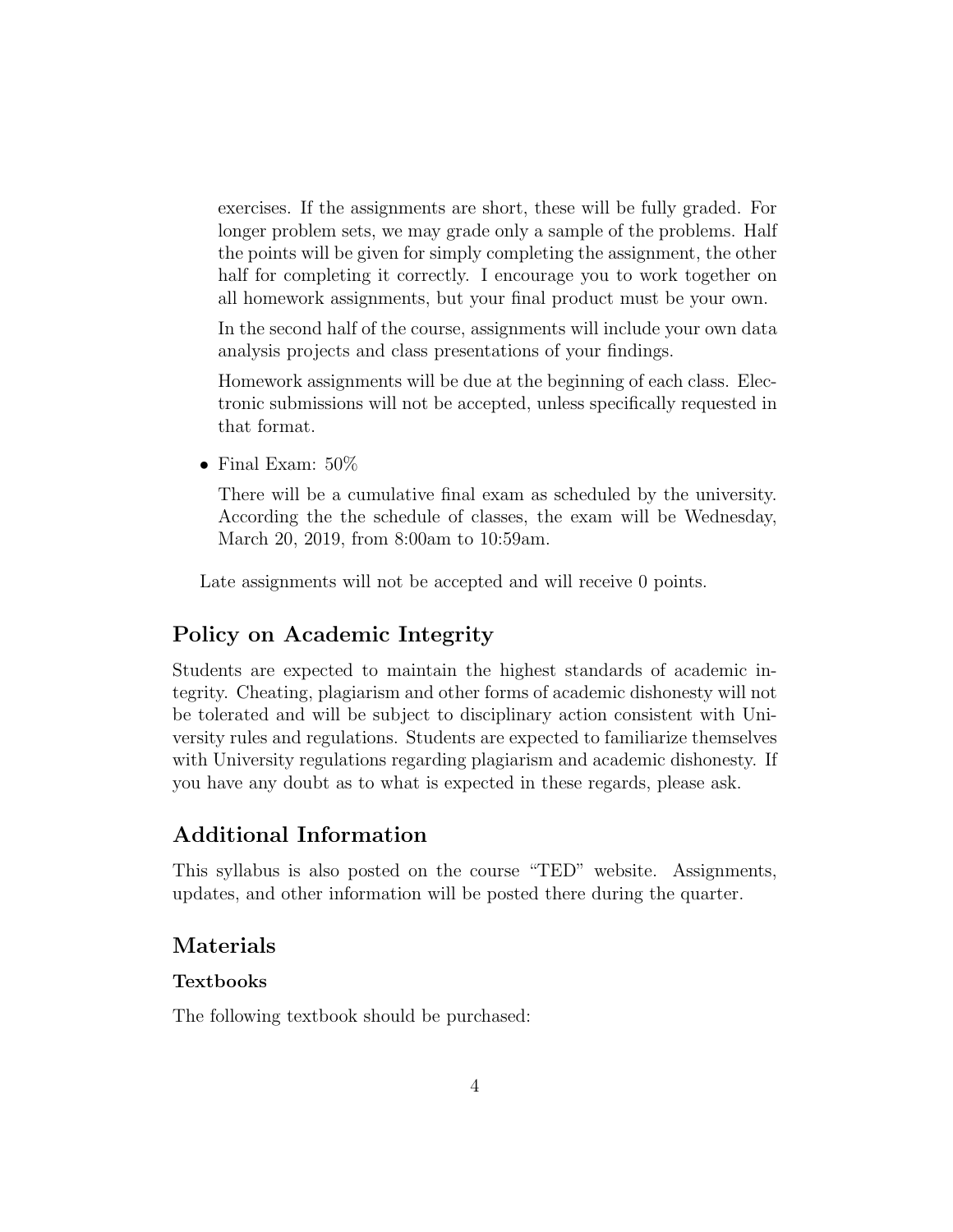Fox, John. Applied Regression Analysis and Generalized Linear Models

The Fox book has a number of additional resources available online. There is a website for the book, which includes errata, datasets, and appendicies (some of which are assigned): [http://socserv.socsci.mcmaster.ca/](http://socserv.socsci.mcmaster.ca/jfox/Books/Applied-Regression-3E/index.html) [jfox/Books/Applied-Regression-3E/index.html](http://socserv.socsci.mcmaster.ca/jfox/Books/Applied-Regression-3E/index.html).

To supplement the text, there is a website at UCLA which has computer programs written for Stata, SAS, and SPSS to reproduce the analysis in each chapter: <https://stats.idre.ucla.edu/other/examples/ara/>

The Fox regression book is fairly challenging and assumes significant prior knowledge. If you are very uncomfortable with the material, you may wish to review a supplemental texts. A basic statistics textbook will provide more examples and intuition, and might be a useful complement to Fox. One that I like is:

De Veaux and Velleman: *Intro Stats*.

This book sometimes comes bundled with "Activstats" which comes with a number of additional multimedia resources and software tools, including a student version of DataDesk (see below).

For basic math skills, two possible supplemental texts are:

Chiang, Alpha, Fundamental Methods of Mathematical Economics

or

Simon & Blume, *Mathematics for Economics*, which is usually used in POL270.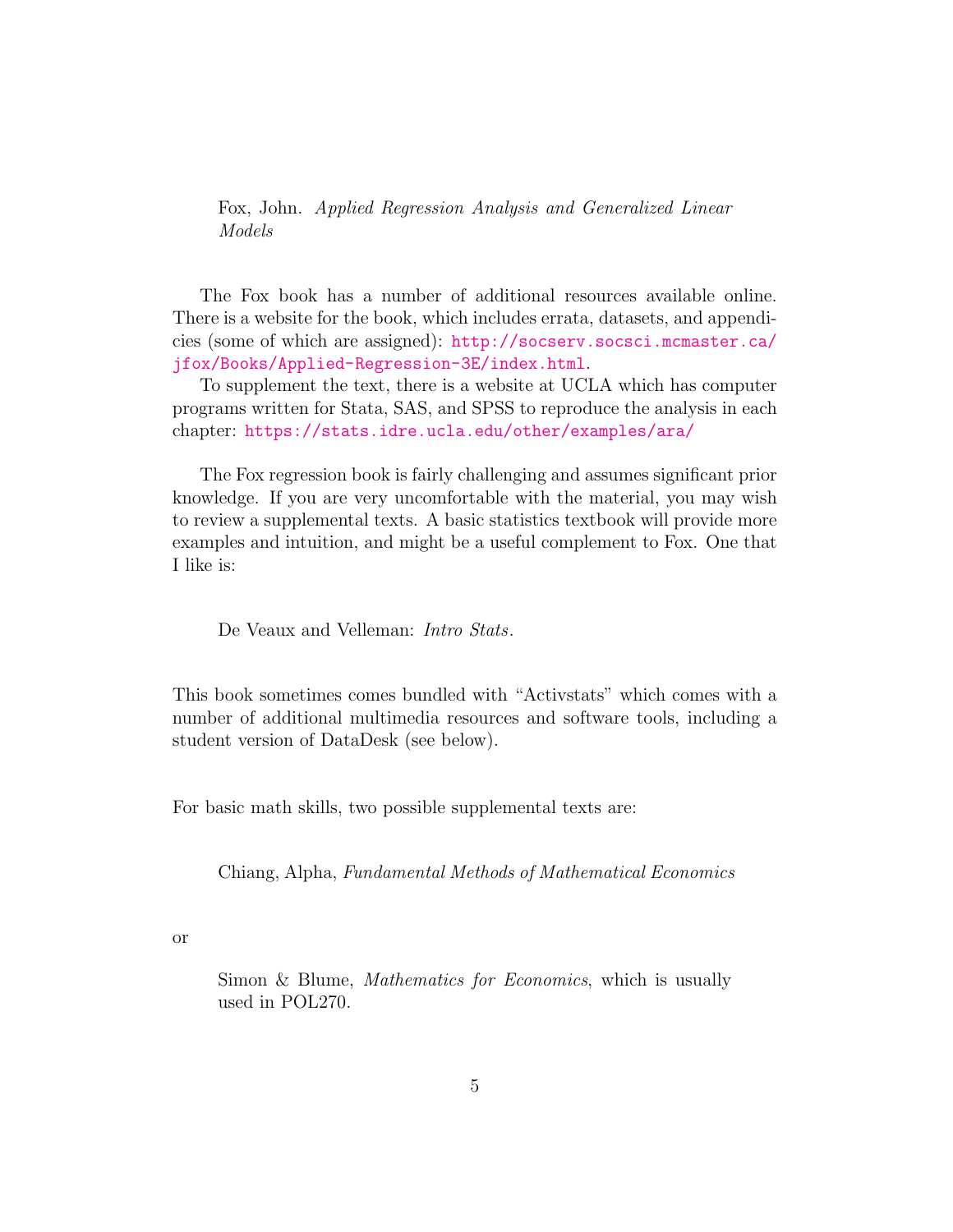I used to suggest that students peruse the following, but the entire content is now accessible online:

Kanji, Gopal K. 2006. 100 Statistical Tests. Sage Publications: Thousand Oaks.

If you want a basic and intuitive introduction to some of the more advanced methods, consider:

Kennedy, Peter. 2003. A Guide to Econometrics. The MIT Press: Cambridge.

More technical is the following by William Greene. This text is/was widely used in first-year courses in "econometrics", which is what economists like to call statistics. Many economics departments will have their first-year PhD students cover the entire text over the course of their first year.

Greene, William. 2003. Econometric Analysis. Prentice Hall..

Those of you that remember the age of the dinosaurs may be curious and wish to see the following. The comments on the volume's Amazon page are particularly amusing.

The Rand Corporation. 2001. [A Million Random Digits with](http://www.amazon.com/Million-Random-Digits-Normal-Deviates/dp/0833030477) [100,000 Normal Deviates](http://www.amazon.com/Million-Random-Digits-Normal-Deviates/dp/0833030477)

You may wish to purchase the following as well, an exceptionally well-liked introduction to R. However, you can probably learn quite a bit of R on your own using extensive web resources.

Matloff, Normal. 2011. The Art of R Programming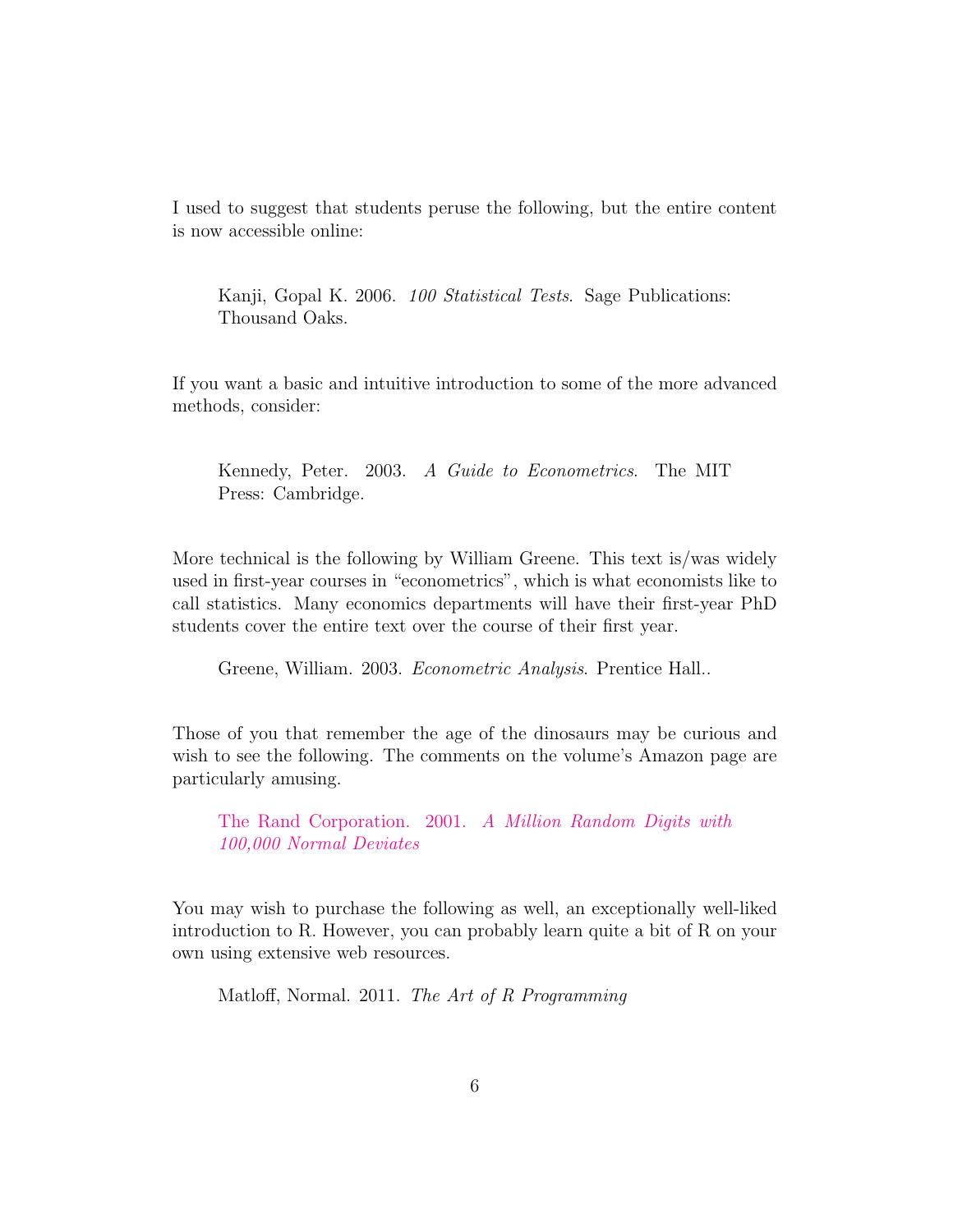#### Additional Readings

In addition to the required text, there are some articles that you will probably be asked to read, depending on how our schedule evolves. They are listed below, and scheduled in the course outline later in this syllabus.

[Beck, Neal. 2006. "Is Causal-Process 'Observation' an Oxymoron?".](http://pan.oxfordjournals.org/content/14/3/347.full.pdf+html) Politi[cal Analysis](http://pan.oxfordjournals.org/content/14/3/347.full.pdf+html). 14(3): 347-352.

[Cleveland, William W. and Robert McGill. "Graphical Perception and](https://web.cs.dal.ca/~sbrooks/csci4166-6406/seminars/readings/Cleveland_GraphicalPerception_Science85.pdf) [Graphical Methods for Analyzing Scientific Data"](https://web.cs.dal.ca/~sbrooks/csci4166-6406/seminars/readings/Cleveland_GraphicalPerception_Science85.pdf) Science (New Series). [229:4716\(August 30, 1985\). 828-833.](https://web.cs.dal.ca/~sbrooks/csci4166-6406/seminars/readings/Cleveland_GraphicalPerception_Science85.pdf)

[Collier, David, Henry E. Brady and Jason Seawright. 2012. "Outdated Views](http://pan.oxfordjournals.org/content/early/2010/09/02/pan.mpq022.full.pdf) [of Qualitative Methods: Time to Move On".](http://pan.oxfordjournals.org/content/early/2010/09/02/pan.mpq022.full.pdf) Political Analysis. 18:506-513.

[Jacobson, Gary C. "The Marginals Never Vanished: Incumbency and Com](http://www.jstor.org/stable/2111327)[petition in Elections to the U.S. House of Representatives, 1952-82" American](http://www.jstor.org/stable/2111327) [Journal of Political Science, Vol. 31, No. 1. \(Feb., 1987\), pp. 126-141.](http://www.jstor.org/stable/2111327)

[Mahoney, James and Gary Goertz. 2006. "A tale of two cultures: contrasting](http://pan.oxfordjournals.org/content/14/3/227.full.pdf+html) [quantitative and qualitative research".](http://pan.oxfordjournals.org/content/14/3/227.full.pdf+html) Political Analysis. 14(3): 227-249.

[Mayhew, David R. "Congressional Elections: The Case of the Vanishing](http://www.jstor.org/stable/3233931) [Marginals" Polity, Vol. 6, No. 3. \(Spring, 1974\), pp. 295-317.](http://www.jstor.org/stable/3233931)

[Schrodt, Philip A. 2010. "Seven Deadly Sins of Contemporary Quantitative](http://eventdata.psu.edu/7DS/Schrodt.7DS.JPR.May13.pdf) [Political Analysis"](http://eventdata.psu.edu/7DS/Schrodt.7DS.JPR.May13.pdf)

[James O. Berger and Donald A. Berry. 1988. Statistical Analysis and the](http://www.jstor.org/stable/27855070) Illusion of Objectivity American Scientist [Vol. 76, No. 2 \(March-April 1988\),](http://www.jstor.org/stable/27855070) [pp. 159-165](http://www.jstor.org/stable/27855070)

#### Software

We will learn the basics of two statistical packages this fall: Stata and R.

R is a free, open-source statistical computing package available online at: http://cran.r-project.org. Learning R is challenging, and sometimes a bit of a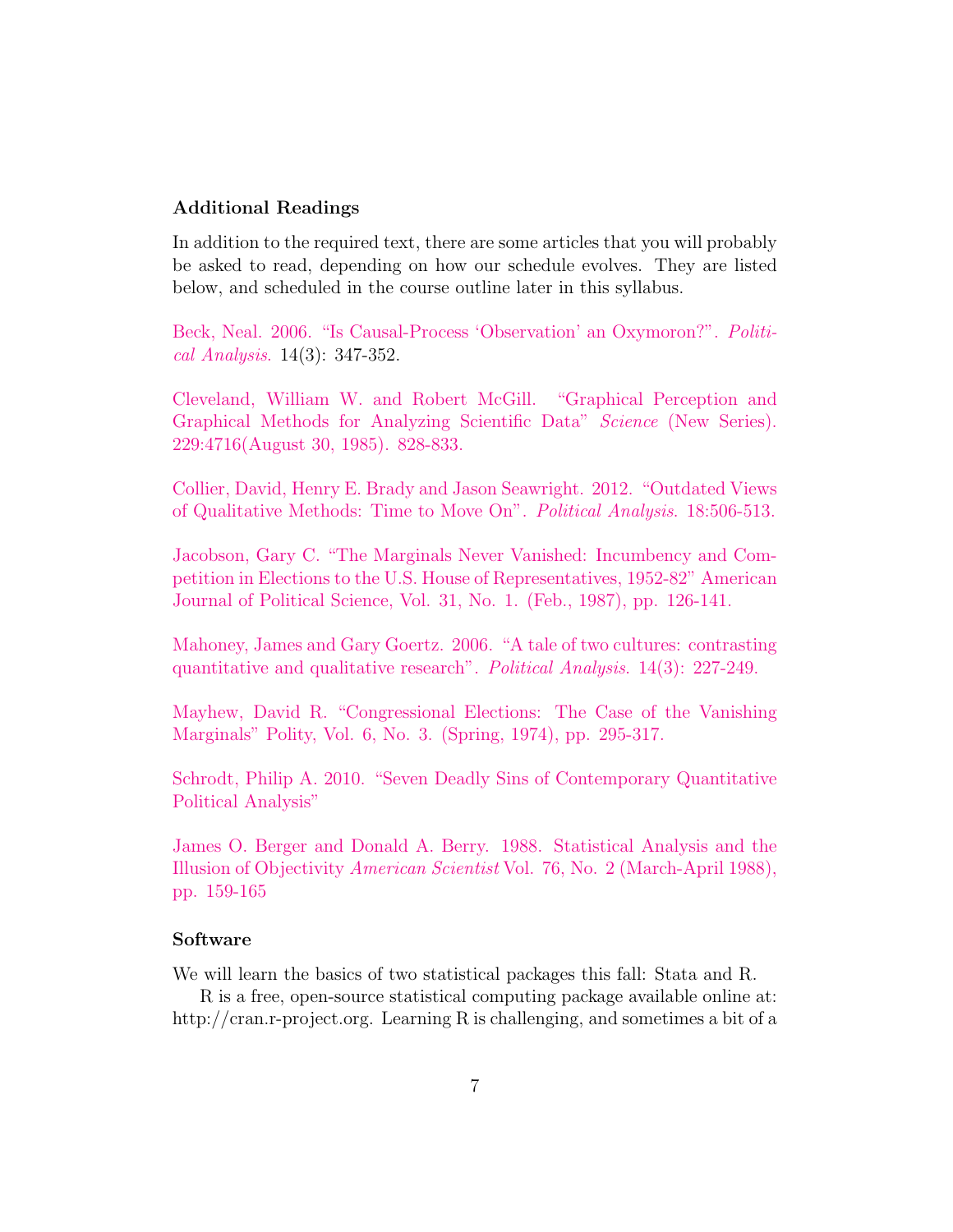headache. But it is incredibly powerful, affordable (free!), and will allow you to easily estimate your own models and create custom graphs. Think of it as the workshop or laboratory equipment. See http://swirlstats.com/students.html for some learning tools.

Stata is a commercial, but relatively inexpensive software package. It is probably the most-used software package by political scientists today. It includes "canned" routines for most estimation procedures, and can be programmed to estimate any custom function. It is available in the labs. You may wish to purchase it under your academic discount. It comes with a getting started manual. There are extensive online resources, most notably at UCLA's statistical consulting website: [https://stats.idre.ucla.](https://stats.idre.ucla.edu/stata/) [edu/stata/](https://stats.idre.ucla.edu/stata/). In addition, online courses are available from Stata's website, "www.stata.com"; you may wish to consider spending \$150 or so to take one or two next summer.

Stata's strengths include ease of use, a wide range of estimation procedures and some nice graphics. And, as commercial software, they have strong incentives to make sure everything works. It has some limitations in advanced data management, is missing some advanced statistics, and Stata has the annoying habit of making subtle changes in syntax and file formats across versions. Think of Stata as the minivan of packages. It may not be the best for certain applications, but it will do almost anything. But don't try an engine swap.

Stata now comes in four versions: Small (mostly for small datasets used in undergraduate courses), IC (Intercooled, the base model), SE (Special Edition, handles bigger datasets), and MP (big datasets and parallel processing). If you KNOW you will be working with big datasets right away, consider Stata/SE or Stata/MP. If you aren't sure yet, get Stata/IC and use a lab computer (or your colleagues' computers) if you exceed IC's capabilities.

You can buy Stata at a discount, but you don't have to. It is available in many on campus labs, and there are web-based licenses for UCSD affiliates that you can run from your own computer.

Why learn two packages? To be honest, two won't be enough. Although some will tell you otherwise, there is no perfect statistical package - all have their strengths and weaknesses. Learning both packages will give you more power and flexibility to accomplish basic statistical computing. Having familiarity with three or four packages will assure you give you the flexibility to work across platforms, co-authors, and computing problems.

Avoid the Excel trap at all costs. Some of the assignments in this course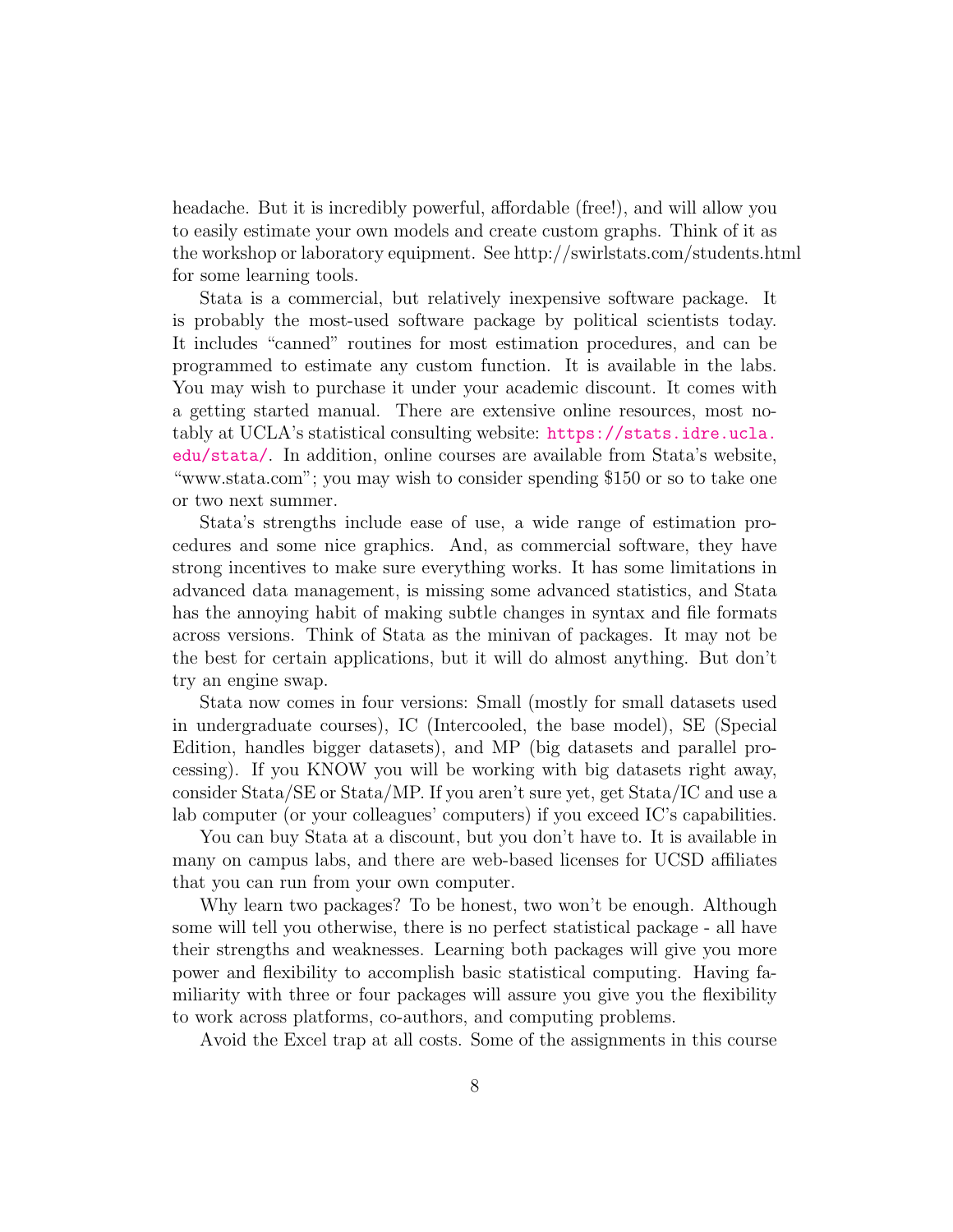can be completed in excel, though you will probably do most of them wrong. In addition, if you avoid learning a "real" package you will regret it for the rest of your career.

There are two other widely used statistical software programs (SAS and SPSS) and many other specialized programs (Limdep, BUGS, Gauss, Xlispstat, and so on). We can discuss their utility during the course.

#### The Syllabus

The syllabus and course outline is intended to provide an overview of the course. You cannot claim any rights from it. In particular, scheduling and dates may change. Although the syllabus should be a fairly reliable guide for the course, official announcements are always those made in class.

#### Other

We'll at least partly use the university's online course resources, all at tritoned.ucsd.edu. If you are not enrolled in the course, I'll need to get you access - please remind me. The site is most useful for massive undergraduate courses, but two things might be especially useful for us: the online discussion forums and the online gradebook. We'll give it a shot; please let me know if you have any suggestions.

# Assigments and Lectures

All reading should be completed before class. I may call on individual students to participate in discussions. I reserve the right to adjust the lecture and reading schedule as needed. Weekly topics and readings are listed below.